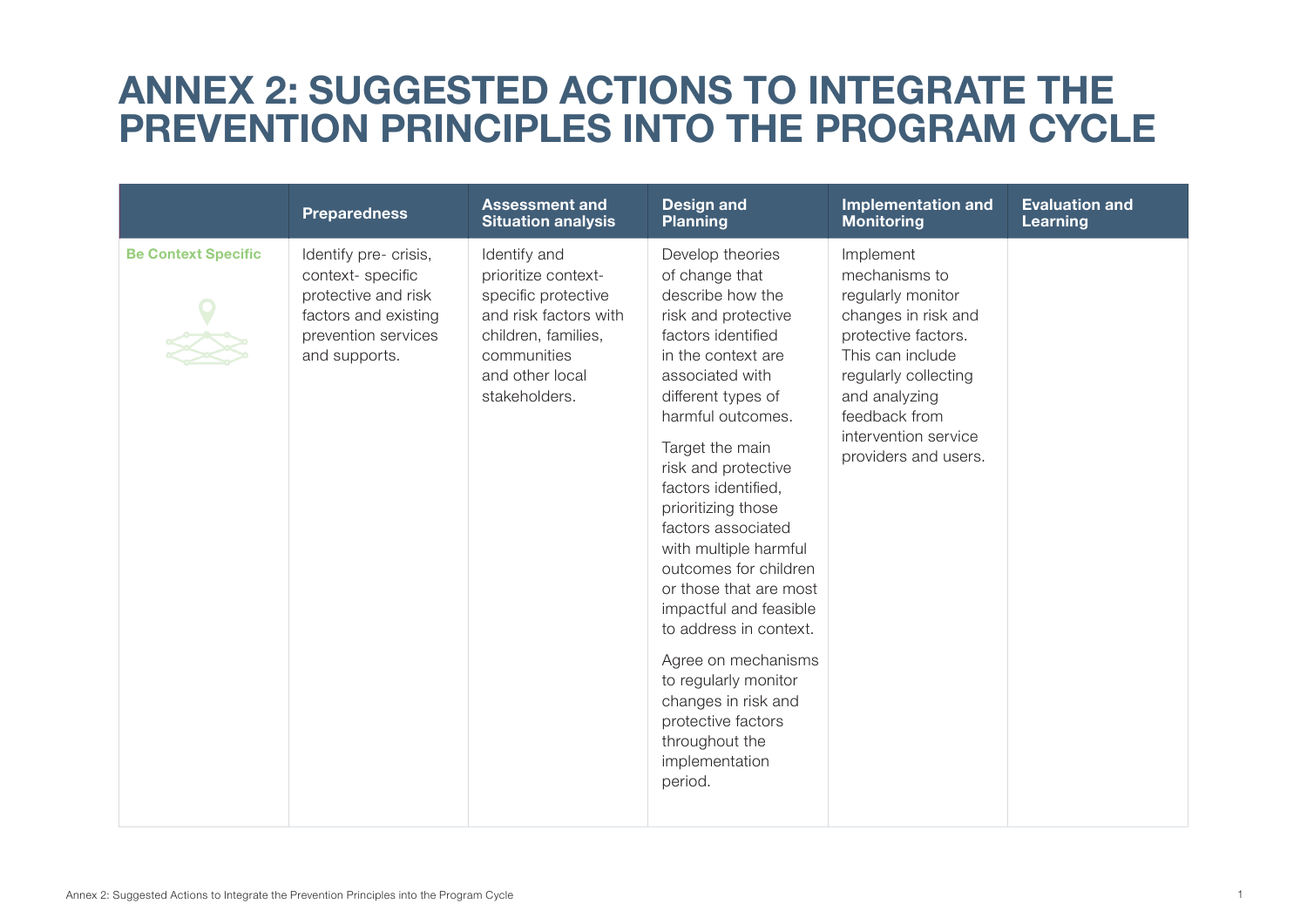|                                                                                               | <b>Preparedness</b>                                                                                                                                                | <b>Assessment and</b><br><b>Situation analysis</b>                                                                                                                                                                                                                              | <b>Design and</b><br><b>Planning</b>                                                                                                                                                                                                                                                                                                                                                                | <b>Implementation and</b><br><b>Monitoring</b>                                                                                                    | <b>Evaluation and</b><br>Learning                                                                                                                                                                           |
|-----------------------------------------------------------------------------------------------|--------------------------------------------------------------------------------------------------------------------------------------------------------------------|---------------------------------------------------------------------------------------------------------------------------------------------------------------------------------------------------------------------------------------------------------------------------------|-----------------------------------------------------------------------------------------------------------------------------------------------------------------------------------------------------------------------------------------------------------------------------------------------------------------------------------------------------------------------------------------------------|---------------------------------------------------------------------------------------------------------------------------------------------------|-------------------------------------------------------------------------------------------------------------------------------------------------------------------------------------------------------------|
| <b>Address Multiple</b><br>Levels of the<br>Socio-ecology                                     | Identify and address<br>the pre-crisis<br>protective and risk<br>factors and existing<br>prevention services<br>and supports across<br>socio-ecological<br>levels. | Identify the protective<br>and risk factors<br>across the<br>socio-ecological<br>levels.                                                                                                                                                                                        | Coordinate and<br>plan with a range of<br>groups and agencies<br>to address the<br>risk and protective<br>factors at all socio-<br>ecological levels.<br>No one project can<br>target all levels.                                                                                                                                                                                                   | Address both risk<br>and protective<br>factors and<br>strengthen<br>prevention services<br>and supports across<br>the socio-ecological<br>levels. |                                                                                                                                                                                                             |
| Use a Holistic,<br><b>Multi-sectoral</b><br><b>Approach</b><br>$\frac{1}{2}$<br>$\frac{1}{2}$ | Include multi-sector<br>analysis and actions<br>around prevention<br>of harmful outcomes<br>to children in<br>preparedness plans.                                  | Compile and analyze<br>existing data on<br>child wellbeing and<br>harmful outcomes<br>from a multi-sectoral<br>perspective.<br>Conduct<br>multi-sectoral<br>assessments and<br>joint analysis on child<br>protection harmful<br>outcomes and<br>risk and protective<br>factors. | Ensure that<br>preventing harm<br>to children is a<br>central aim within<br>humanitarian<br>response plans.<br>Determine which<br>sectors are involved<br>in a prevention<br>program based<br>on the risk and<br>protective factors<br>that were identified<br>and prioritized.<br>Identify shared child<br>protection prevention<br>outcomes and<br>indicators and clarify<br>roles among sectors. | Conduct regular,<br>joint monitoring data<br>analysis between<br>sectors throughout<br>implementation.                                            | Conduct joint<br>evaluations and<br>lessons learned<br>documentation on<br>prevention of harmful<br>outcomes among the<br>range of groups and<br>agencies addressing<br>the risk and<br>protective factors. |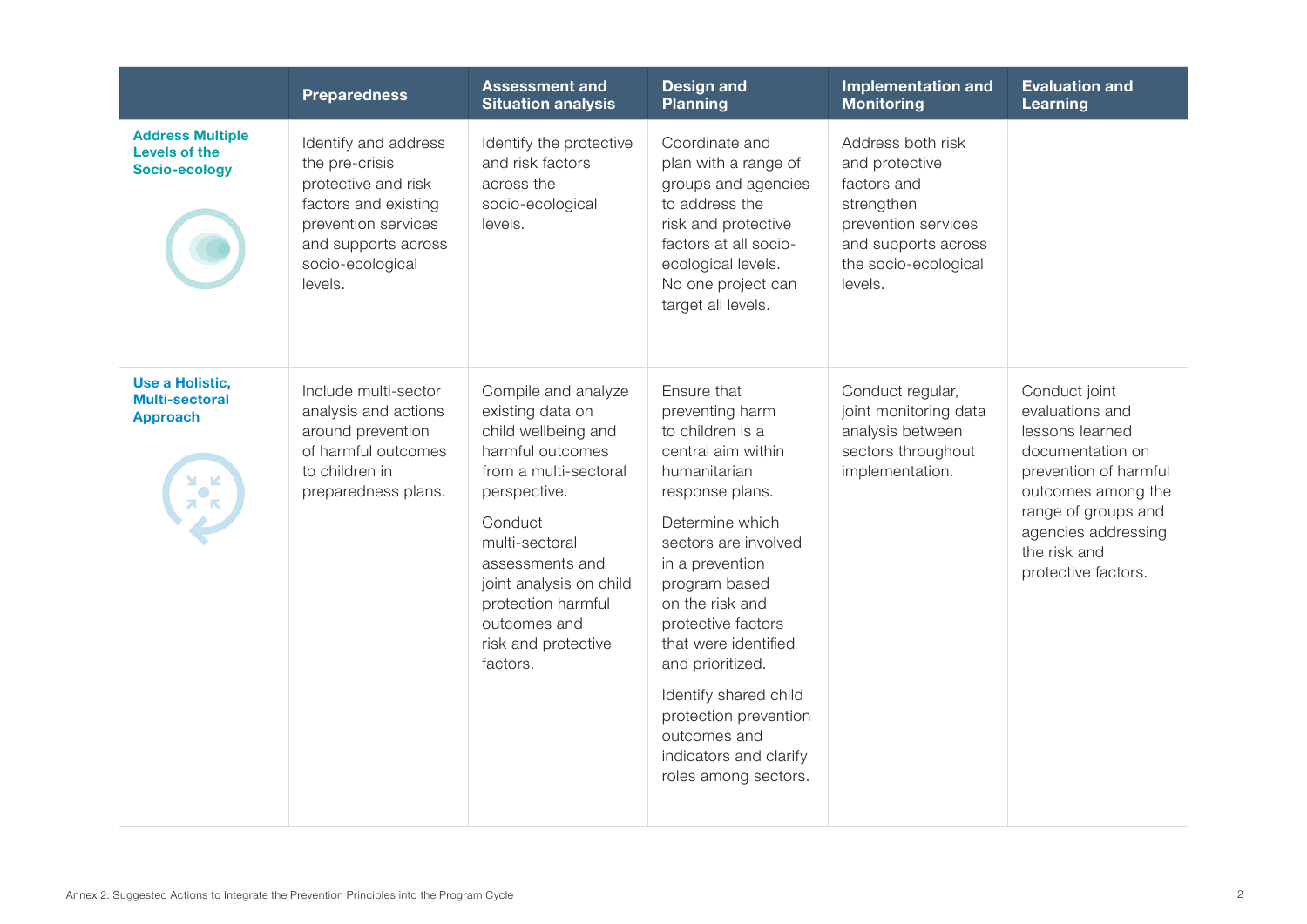|                                                  | <b>Preparedness</b>                                                                                                                                                                       | <b>Assessment and</b><br><b>Situation analysis</b>                                                                                                                                                                                                                    | <b>Design and</b><br><b>Planning</b>                                                                                                                                                                                                                                                                                                                     | <b>Implementation and</b><br><b>Monitoring</b>                                                                                                                                                      | <b>Evaluation and</b><br>Learning                                                                                                                                                                                                                                                                                                                                                                                                   |
|--------------------------------------------------|-------------------------------------------------------------------------------------------------------------------------------------------------------------------------------------------|-----------------------------------------------------------------------------------------------------------------------------------------------------------------------------------------------------------------------------------------------------------------------|----------------------------------------------------------------------------------------------------------------------------------------------------------------------------------------------------------------------------------------------------------------------------------------------------------------------------------------------------------|-----------------------------------------------------------------------------------------------------------------------------------------------------------------------------------------------------|-------------------------------------------------------------------------------------------------------------------------------------------------------------------------------------------------------------------------------------------------------------------------------------------------------------------------------------------------------------------------------------------------------------------------------------|
| <b>Measure Outcomes</b>                          | Compile existing<br>documentation on<br>harmful outcomes<br>for children pre-<br>crisis and associated<br>risk and protective<br>factors. This can be<br>used as baseline<br>information. | Identify and prioritize<br>risk and protective<br>factors in context.<br>Disaggregate<br>assessment data to<br>understand the key<br>factors specific to<br>age, gender, sexual<br>orientation, ethnicity,<br>disability groups or<br>other vulnerability<br>factors. | Develop theories<br>of change on<br>which risk and<br>protective factors<br>are associated with<br>harmful outcomes<br>with children.<br>Include both<br>prevention outcome<br>indicators (reduction<br>in harmful outcomes)<br>and results<br>outcomes indicators<br>(change in presence<br>of risk and protective<br>factor) in the project<br>design. | Ensure multi-<br>sectoral monitoring<br>efforts and regular<br>joint analysis of<br>monitoring data<br>and feedback from<br>service providers<br>and users.                                         | Evaluate changes in<br>prevention outcomes,<br>as well as result-level<br>outcomes.<br>Disaggregate<br>evaluation data to<br>understand the<br>intervention impacts<br>specific to age,<br>gender, sexual<br>orientation, ethnicity,<br>disability groups or<br>other vulnerability<br>factors.<br>Share the results<br>on the effectiveness<br>of prevention<br>interventions with<br>humanitarian actors<br>locally and globally. |
| <b>Use a Strengths-</b><br><b>based Approach</b> | Invest in pre-crisis<br>child protection<br>systems that<br>strengthen child<br>well-being in the<br>population and<br>community.                                                         | Ensure protective<br>factors and existing<br>prevention services<br>and supports<br>are identified in<br>assessments.                                                                                                                                                 | Include program<br>objectives that<br>aim to strengthen<br>child well-being<br>in the population<br>or community in<br>addition to reducing<br>risks.                                                                                                                                                                                                    | Implement<br>interventions to<br>strengthen protective<br>factors.<br>Build on the<br>existing abilities of<br>children, families,<br>communities, and<br>societies to prevent<br>harmful outcomes. | Evaluate outcome<br>objectives that aim to<br>strengthen child well-<br>being.                                                                                                                                                                                                                                                                                                                                                      |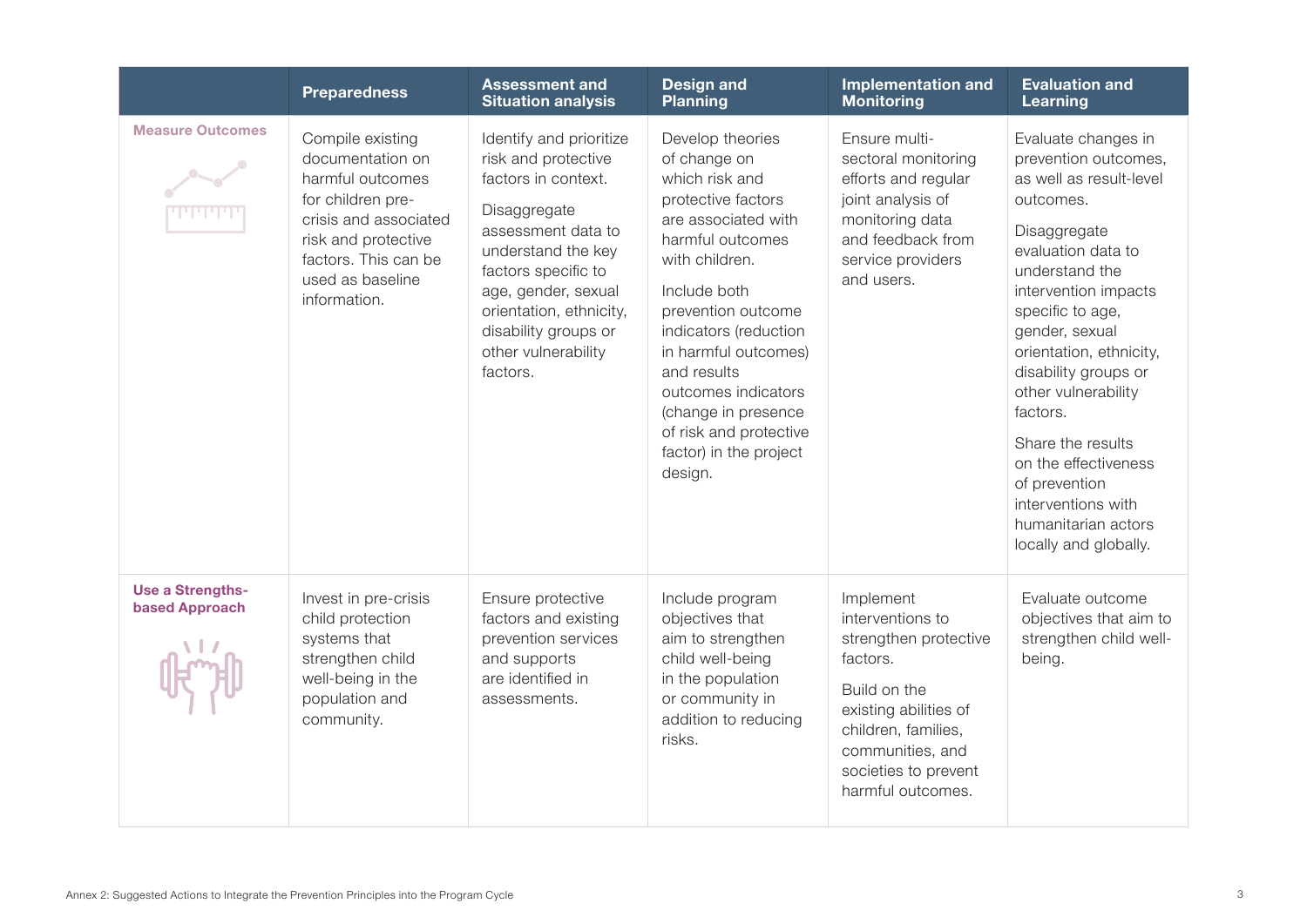|                                                           | <b>Preparedness</b>                                                                                                                     | <b>Assessment and</b><br><b>Situation analysis</b>                                                                                                                                                                                             | <b>Design and</b><br><b>Planning</b>                                                                                                                                                                                                                                                              | <b>Implementation and</b><br><b>Monitoring</b>                                                                                                                                                  | <b>Evaluation and</b><br>Learning                                                           |
|-----------------------------------------------------------|-----------------------------------------------------------------------------------------------------------------------------------------|------------------------------------------------------------------------------------------------------------------------------------------------------------------------------------------------------------------------------------------------|---------------------------------------------------------------------------------------------------------------------------------------------------------------------------------------------------------------------------------------------------------------------------------------------------|-------------------------------------------------------------------------------------------------------------------------------------------------------------------------------------------------|---------------------------------------------------------------------------------------------|
|                                                           | Identify potential<br>adaptations that will<br>be needed to child<br>protection systems<br>to function during a<br>humanitarian crisis. | Work with<br>communities,<br>families and children<br>to contextualize what<br>child-well being looks<br>like in context.                                                                                                                      |                                                                                                                                                                                                                                                                                                   |                                                                                                                                                                                                 |                                                                                             |
| <b>Facilitate</b><br><b>Community</b><br><b>Ownership</b> | Provide resources<br>to local actors<br>to strengthen<br>community<br>preparedness to<br>mitigate harm to<br>children in a crisis.      | Identify harmful<br>outcomes and the<br>associated protective<br>and risk factors with<br>children, families,<br>communities<br>and other local<br>stakeholders.<br>Prioritize risk and<br>protective factors<br>together with<br>communities. | Design interventions<br>that are led by<br>communities. This<br>may include building<br>in flexibility to<br>identify and adjust<br>actions to allow<br>for a participatory<br>approach.<br>Plan for monitoring<br>systems in which<br>data is collected<br>and analyzed by<br>community members. | Prioritize community-<br>led approaches.                                                                                                                                                        | Prioritize community-<br>led evaluation<br>approaches.                                      |
| <b>Be Child-Centered</b><br>and Inclusive                 | Support children<br>to participate in<br>preparedness<br>efforts, such as in<br>developing family or<br>school safety plans.            | Ensure assessments<br>are inclusive of all<br>children represented<br>at the population or<br>sub-population level.                                                                                                                            | Ensure the design<br>of prevention<br>services and support<br>interventions are<br>developmentally<br>appropriate.                                                                                                                                                                                | Support children<br>within the population<br>to be knowledgeable<br>and skilled on<br>prevention of harm to<br>themselves and their<br>peers through school<br>curricula or media<br>messaging. | Include children's<br>voices in the<br>evaluation of<br>prevention and<br>results outcomes. |